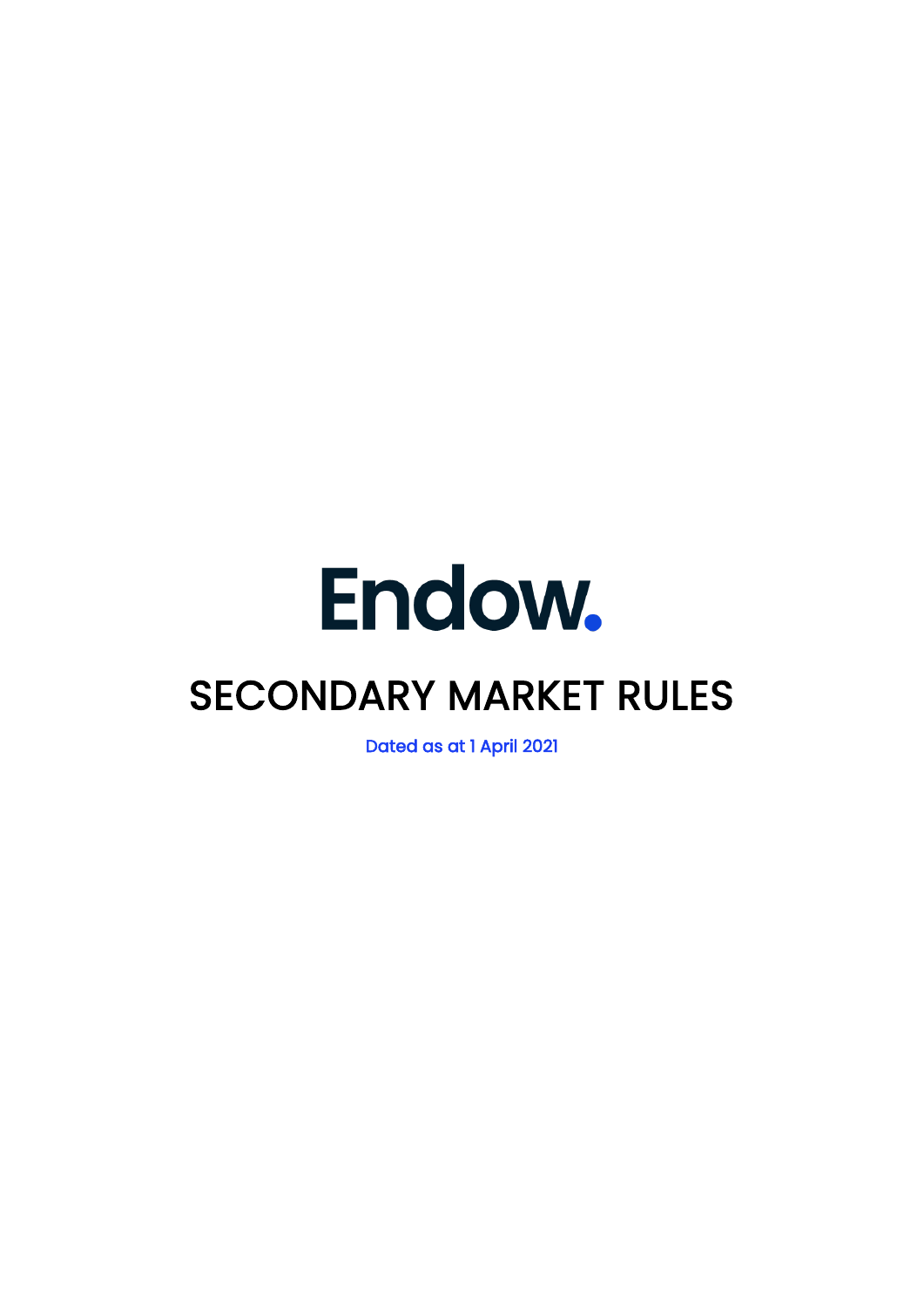## INTRODUCTION

- 1. Endow operates a Secondary Market through which Investors, if permitted by us, may sell their interests in Loans via the Service.
- 2. These Secondary Market Rules and the other Service Documents govern how the Secondary Market will operate.
- 3. In a minority of circumstances, Loan advances will be initially funded by, an Initial Funder(s). The resulting Loans (or a portion of those Loans) will then be made available to Investors through the Secondary Market.
- 4. There may also be circumstances where an Investor wishes to sell all or part of their interest in a Loan. In these circumstances, we may allow the Investor to offer that Loan to other Investors on the Secondary Market at our discretion.

#### **DEFINITIONS**

- 5. The terms 'we', 'us', and 'our' are a reference to Endow.
- 6. The terms 'you' and 'your' are a reference to you.
- 7. Unless otherwise stated, the definitions set out in the Terms and Conditions apply to this Secondary Market Rules

#### PROCESS FOR OFFERING LOANS ON THE SECONDARY MARKET

- 8. All Initially Funded Loans will be entered into through the Service, and will be documented on our Loan Information Sheet and in accordance with our Service **Documents**
- 9. We will only accept a Loan for offer on the Secondary Market if all relevant information is provided to be included with the Loan listing on the Secondary Market. This applies as follows:

#### INITIALLY FUNDED LOANS

- 10. Subject to paragraph 12 below, for Initially Funded Loans (i.e. Loans offered by Initial Funders), the original information used to access the Loan will meet these criteria.
- 11. Provided the Initially Funded Loan is not in default, the Loan term has not expired and we have no reason to believe that the financial position of the Borrower or the value of the secured property has materially adversely changed, the Initially Funded Loan will be offered on the Secondary Market until all interests in it have been subscribed.
- 12. An Initially Funded Loan will be removed from the Secondary Market if it is in default or we have reason to believe that the financial position of the Borrower or the value of the secured property has materially adversely changed. In that case, we will reassess the Loan to ensure all information on the Loan is current in light of any other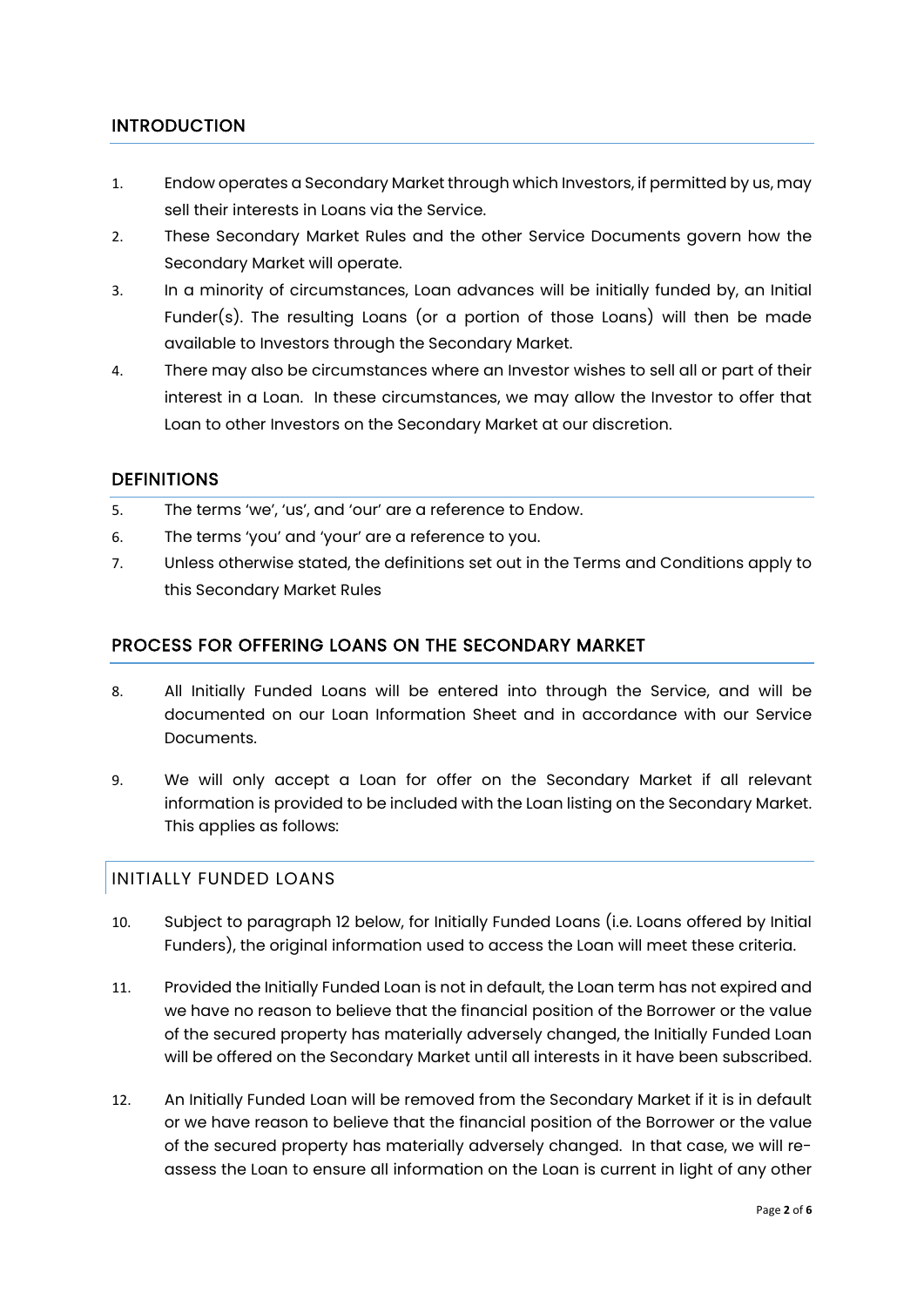information that may have come to hand. This reassessment may involve obtaining a new credit check, an updated valuation or any such other evaluations that we consider are appropriate in the circumstances.

13. If the Initially Funded Loan is assessed as being suitable to be reoffered, the listing will be updated to include all new material information in relation to the Loan.

#### EXISTING LOAN

- 14. For an existing Loan being offered on the Secondary Market by an Investor, it will be listed in the same manner as for Initially Funded Loans as set out in paragraphs 10 to 13 above.
- 15. The offer of the Loan will be clearly noted as a Secondary Market offer by an Investor. We may elect to disclose the reason for the Secondary Market offer if we believe that to be appropriate.
- 16. Investors who wish to transfer all or part of their interest in a Loan through the Secondary Market may apply to do so by submitting a written request to us. These may be submitted on the Secondary Market for purchase by Investors or purchased by us or Initial Funders in accordance with clause 17. Subject to clauses 18 and 19, such requests will generally not be approved if:
	- a. we are aware that a Credit Event has occurred in relation to the Loan. A Credit Event occurs where:
	- b. the Loan term has expired and the Loan has not been repaid;
	- c. the Loan is in default; or
	- d. there has been a material adverse change in respect of the Loan;
	- e. the Loan has matured or been repaid, or will mature or be repaid in the next calendar month; or
	- f. we consider that permitting the offer of the Loan on the Secondary Market would be detrimental to the reputation or integrity of Endow, the Service, the Secondary Market or any Borrower or Investor.
- <span id="page-2-0"></span>17. We may purchase a Loan offered by an Investor under clause 16. This will only be done to provide immediate liquidity for the selling Investor. We will then, as soon as practicable, re-offer the Loan to Investors on the Secondary Market as a Secondary Market Loan. Where we offer the Loan on the Secondary Market, the processes and requirements set out in clauses 10-13 above will apply. Liquidity may also be provided by Initial Funders in accordance with this clause, following the same process as applies to Endow.
- 18. Despite clause 16a, we may at our discretion approve a request to transfer a Loan on the Secondary Market and we may disclose the relevant Credit Event to prospective Investors and may transfer the interest in the Loan to an Investor where the Investor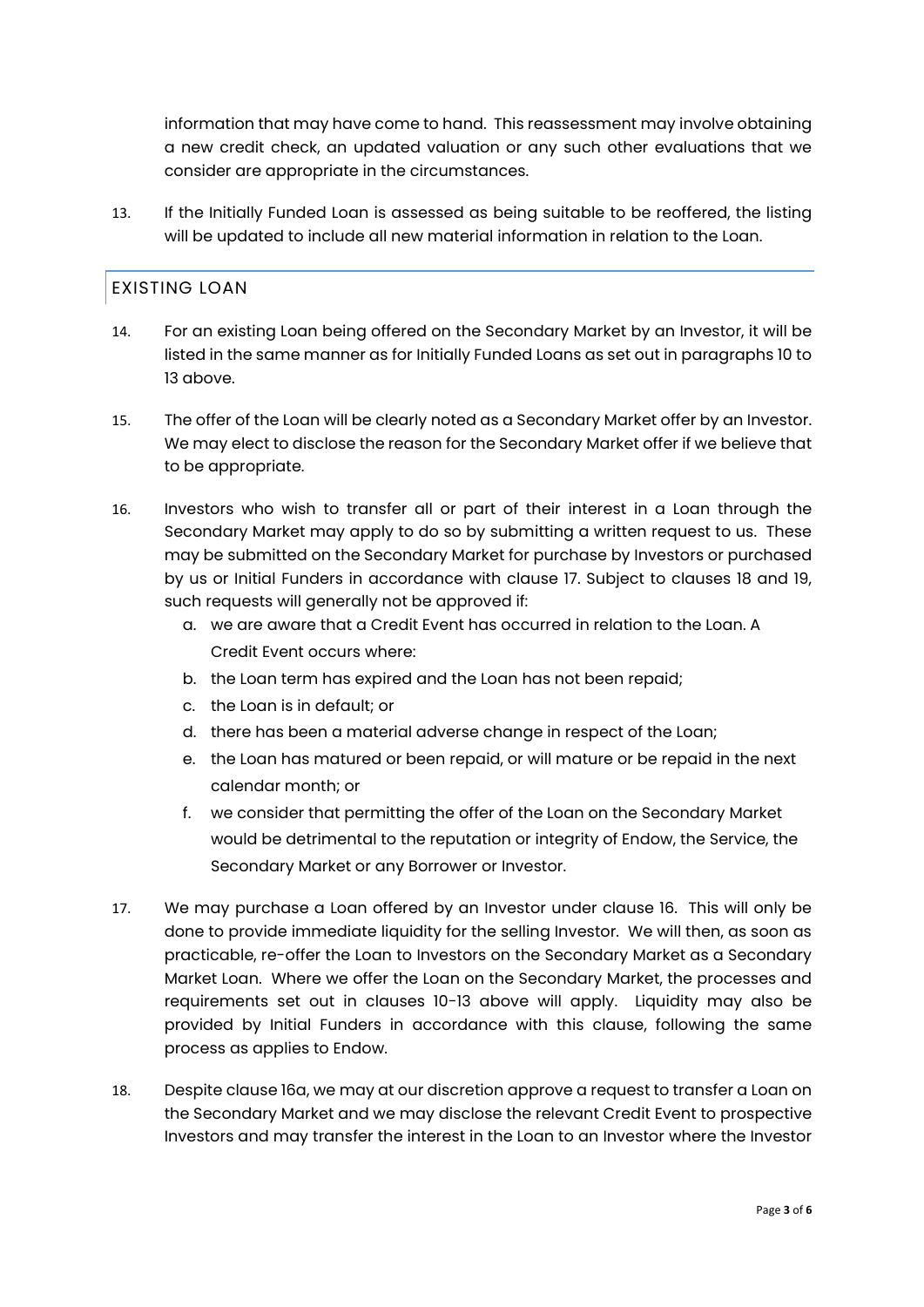has indicated via the Service that they accept the offer of the interest in the Loan having been made aware of the relevant Credit Event or adverse feature.

- 19. Despite anything in these Secondary Market Rules or the other Service Documents that could be interpreted to the contrary, we:
	- a. reserve the absolute right to accept or deny any request by an Investor to offer a Loan on, or transfer an interest in a Loan on, the Secondary Market; and
	- b. do not guarantee that we, the Initial Funder, or any other Investor will acquire any interest in any Loan offered by an Investor on the Secondary Market in accordance with clause 16 above.

# APPLICABLE INTEREST RATE FOR LOANS ON THE SECONDARY MARKET

- 20. All Initially Funded Loans offered on the Secondary Market will be offered to Investors at the interest rate set out in the Loan Offer.
- 21. Both the interest rate and our Commission rate will be disclosed to Investors. We may elect to pay some of our Commission to the Initial Funders where they:
	- a. fund an Initially Funded Loan; or
	- b. acquire an interest in a Loan offered by an Investor on the Secondary Market to provide immediate liquidity to the selling Investor in accordance with clause [17](#page-2-0) above; but
	- c. this will have no effect on the interest rate paid to Investors.
- 22. Loans being offered by all Investors will be offered on the Secondary Market on the same terms and at the interest rate as those enjoyed by the selling Investor. Therefore, all Loans traded on the Secondary Market will have the same face value, terms and conditions and pricing as the current Loan being sold by the selling Investor.

#### LOAN INFORMATION

- 23. In addition to disclosing that an Initially Funded Loan is an Initially Funded Loan, we will also make available the same Loan information about each Initially Funded Loan as if it was a new unfilled Loan.
- 24. When the Loan is offered by an Investor who is not an Initial Funder, the Loan Information Sheet will display:
	- a. the same information as for Loans offered by Initial Funders (above);
	- b. information about the current status of the Loan, for example, Loan conduct issues, current Borrower credit information, information about late or defaulted payments and details of any changes to the value of the security property; and
	- c. any new information that we consider should be disclosed.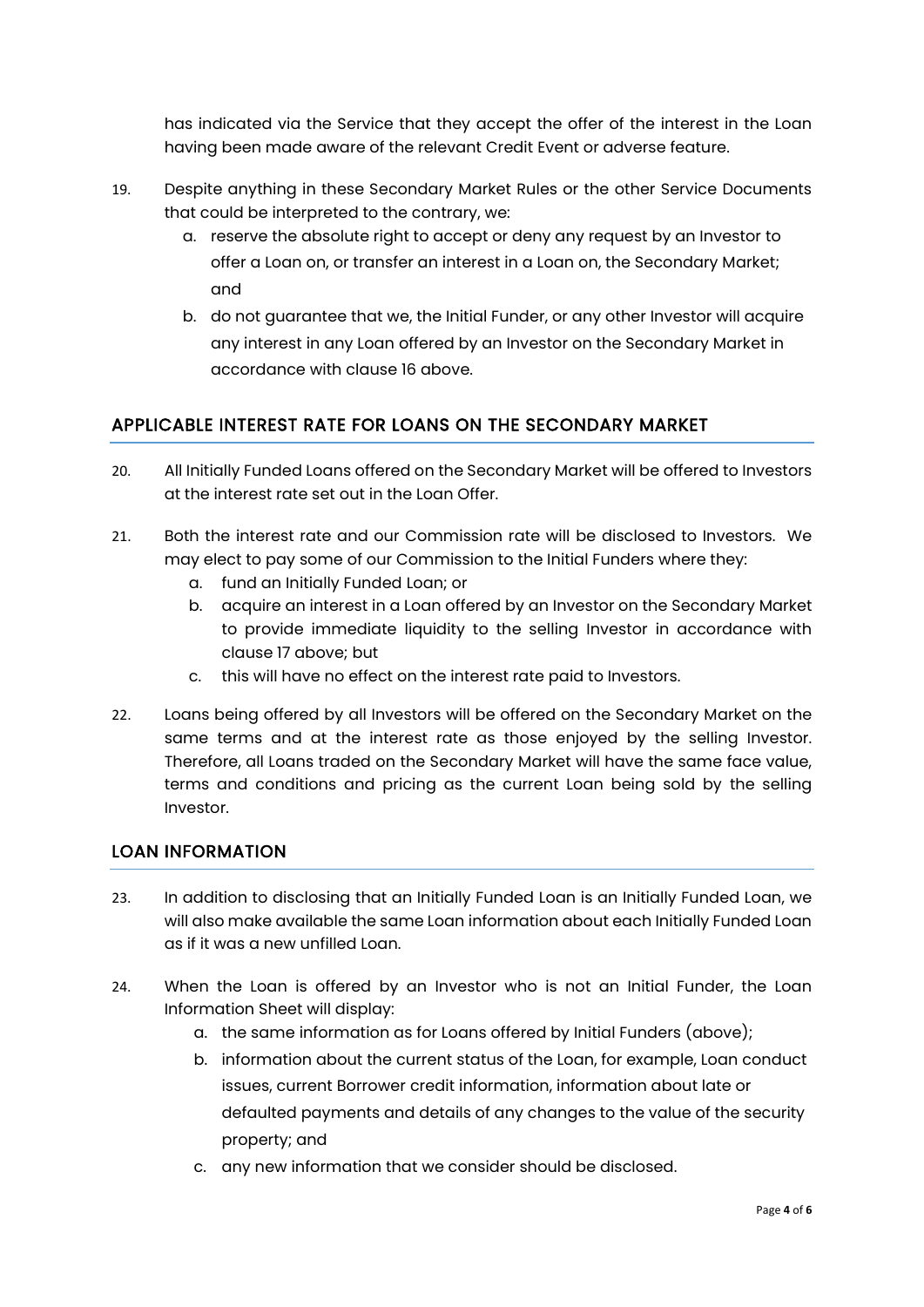#### SUBSCRIPTION AND TRANSFER

- 25. Offers by prospective Investors in respect of Loans on the Secondary Market are made subject to the terms set out in the Investor Agreement and these Secondary Market Rules.
- 26. Loans on the Secondary Market will be matched with prospective Investors' Offers on a first come, first served basis.
- 27. After the Offer-matching process in clause 26 is complete, the Trustee will settle the Loan in accordance with the process in the Investor Agreement.
- 28. We do not guarantee that interests in Loans which are offered on the Secondary Market will be matched with any Offers, or Offers matching the entire interest in the Loan, on the Secondary Market. This will depend on there being sufficient Offers made through the Secondary Market which can be matched.
- 29. Loans offered on the Secondary Market may be advertised with minimum subscription levels, which will be disclosed to Investors. If a Loan is not fully subscribed, the selling Investor will remain as an Investor in the Loan, with exactly the same rights as any other Investor, proportionate to their remaining interest in the Loan (with the exception that the Initial Funder may in addition to being paid the full Loan interest rate, also receive a Commission as disclosed above).
- 30. No disclosure will be made to a Borrower of any change of beneficial interest in a Loan.

#### COSTS

- 31. Any request received by us for a Secondary Market sale by an Investor (other than an Initial Funder) will incur an administration fee, of an amount equivalent to 1% of the value of the interest listed for sale, to cover our administration costs. This cost is payable by the Investor irrespective of the success or otherwise of the sale, and irrespective of whether the Loan is offered on the Secondary Market or not. This charge may be changed by us by notification on our website, from time to time.
- 32. The only exception to this charge is if an Investor wishes to sell its interest in a Loan when the original Loan term has expired and the Loan has been renewed, and the Investor no longer wishes to have an interest in that Loan. In this circumstance, we may elect to waive the fee.
- 33. The sale of a Loan on the Secondary Market will not incur any additional costs or fees for the Borrower.